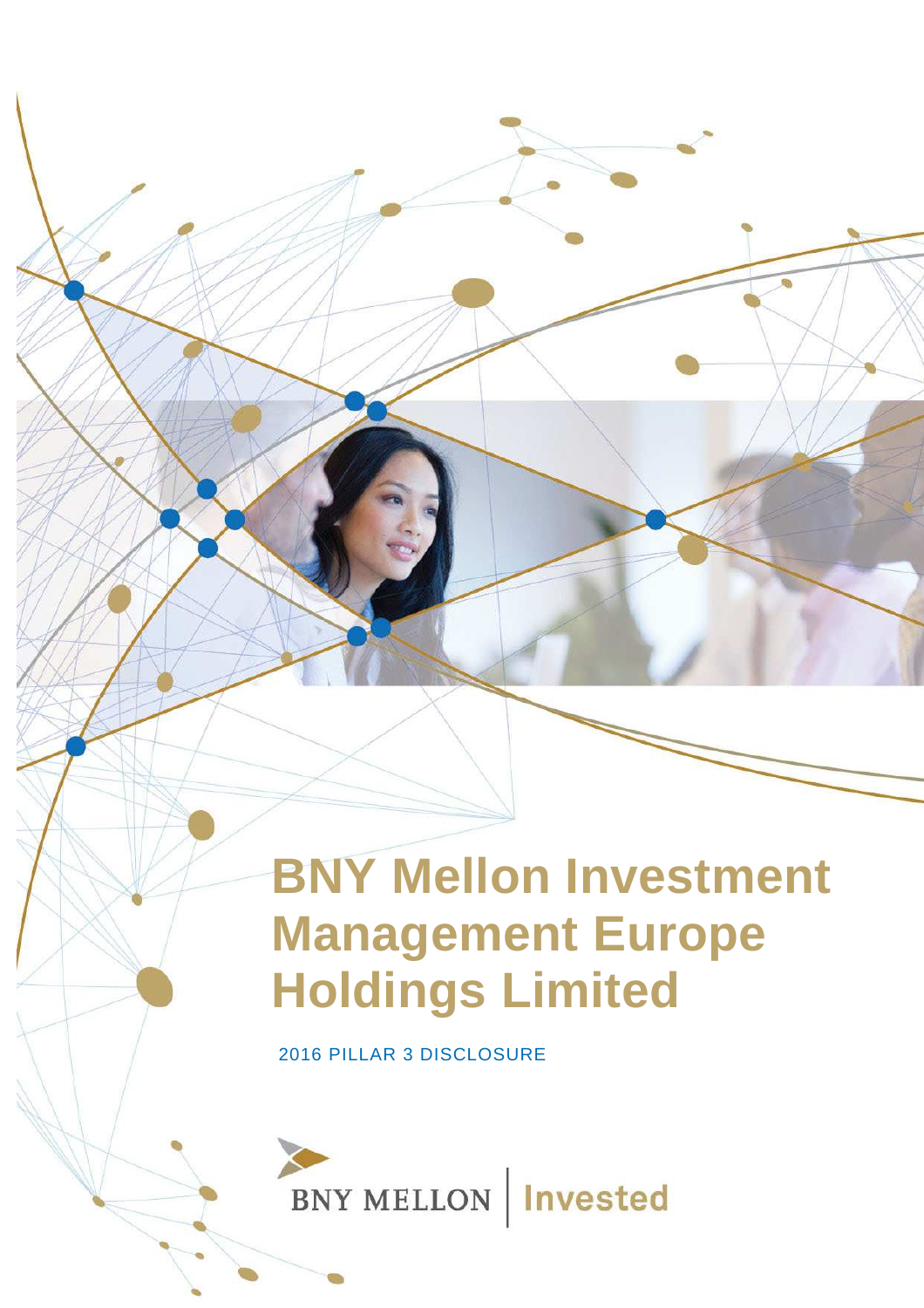|                                                      | <b>Contents</b> |  |
|------------------------------------------------------|-----------------|--|
| 1                                                    |                 |  |
| 1.1                                                  |                 |  |
| $\mathbf{2}$                                         |                 |  |
| 2.1                                                  |                 |  |
| 3                                                    |                 |  |
| 3.1<br>3.2<br>3.3<br>3.4                             |                 |  |
| 4                                                    |                 |  |
| 4.1<br>4.2<br>4.3<br>4.4<br>4.5<br>4.6<br>4.7<br>4.8 |                 |  |
| 5                                                    |                 |  |
| 5.1<br>5.2<br>5.3                                    |                 |  |
| 6                                                    |                 |  |
| 6.1<br>6.2<br>6.3<br>6.4<br>6.5<br>6.6               |                 |  |
| 6.7<br>6.8                                           |                 |  |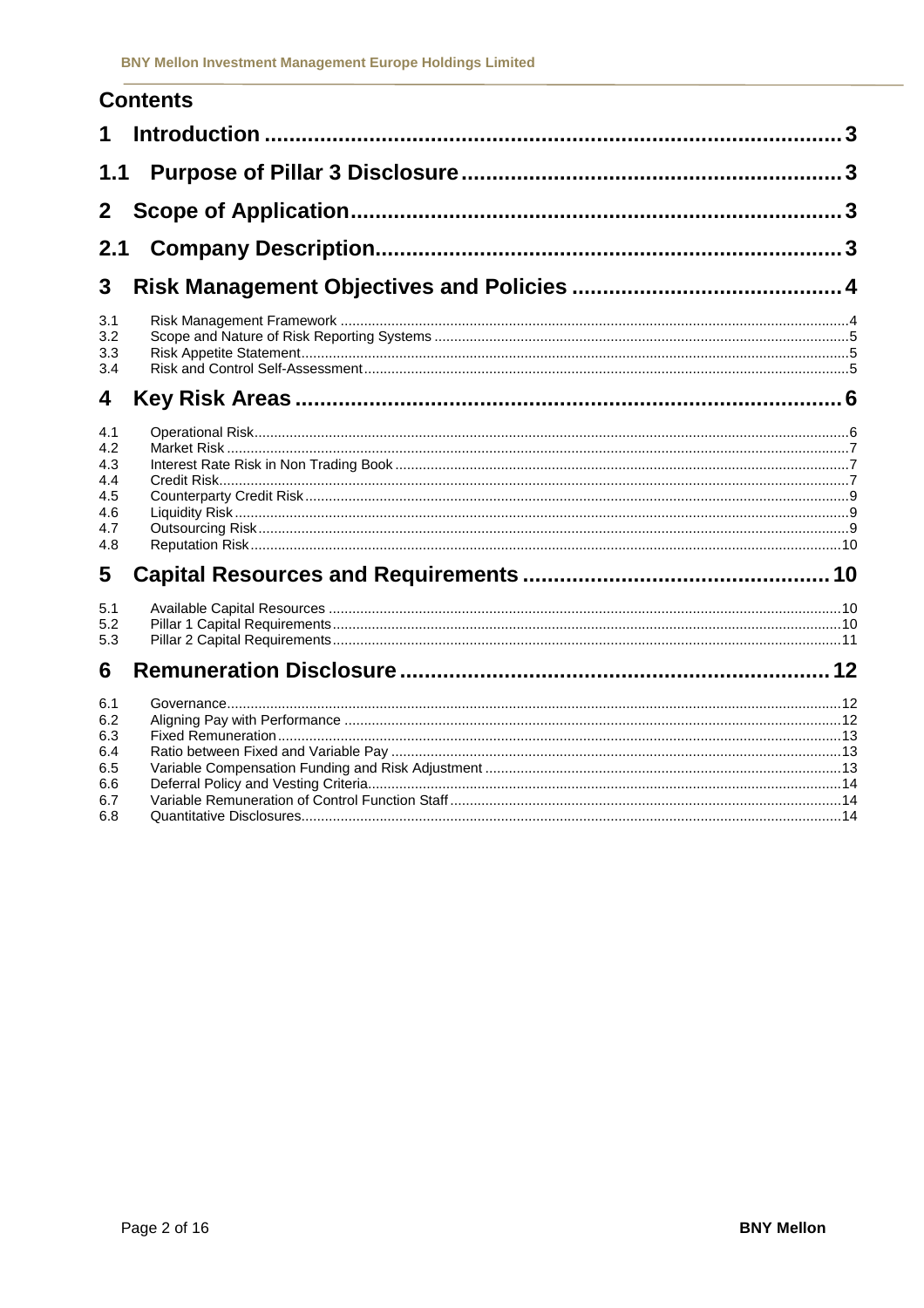## **1 Introduction**

The Bank of New York Mellon (BNY Mellon) is a global investments company dedicated to helping its clients manage and service their financial assets throughout the investment lifecycle. Whether providing financial services for institutions, corporations or individual investors, BNY Mellon delivers informed investment management and investment services in 35 countries and more than 100 markets. As at December 31 2016, BNY Mellon had \$29.9 trillion in assets under custody and/or administration, and \$1.6 trillion in assets under management.

This Pillar 3 disclosure relates to BNY Mellon Investment Management Europe Holdings Limited ('IMEH') – a holding company for BNY Mellon EMEA-based investment management firms - and is published in accordance with the requirements of the Financial Conduct Authority ('FCA') Prudential Sourcebook for Banks, Building Societies and Investment Firms, BIPRU 11 (Pillar 3). Pillar 3 disclosures are made in respect of the consolidation group headed by IMEH.

This disclosure is made annually. The company will reassess the need to publish some or all of the disclosures more frequently than annually in light of any significant change to the relevant characteristics of its business including disclosure about capital resources and adequacy, and information about risk exposure and other items prone to rapid change.

This disclosure was approved for publication by the Board of Directors (hereafter the 'Board') on  $4<sup>th</sup>$  October 2017 and will be published on The Bank of New York Mellon Corporation group website ([www.bnymellon.com](http:www.bnymellon.com)), in the section Investor Relations, Financial Reports, Other Regulatory.

#### **1.1 Purpose of Pillar 3 Disclosure**

The EU Capital Requirements Directive (CRD) is the genus of the FCA's prudential rules and establishes a risk sensitive approach to capital management which is comprised of three pillars:

- Pillar 1 establishes rules for the calculation of minimum capital for credit risk, market risk and the Fixed Overhead Requirement.
- **Pillar 2** is an internal discipline to evaluate the adequacy of the regulatory capital requirement under Pillar 1 and other non-Pillar 1 risks. This pillar requires the FCA to undertake a supervisory review to assess the robustness of IMEH's internal assessment and its capital requirements.
- **Pillar 3** complements the other pillars and effects market discipline through public disclosure. Expanded disclosure about capital and risk enables interested parties to gauge the capital adequacy of individual financial institutions.

Wherever possible and relevant, the Board will ensure consistency between Pillar 3 disclosure, Pillar 1 reporting and Pillar 2 ICAAP content e.g. disclosure about risk management practices and capital resources at year end.

### **2 Scope of Application**

#### **2.1 Company Description**

The IMEH group forms the EMEA arm of BNY Mellon's global asset management business. In common with the global strategy, it operates the 'multi-boutique' model. Under this model each of the firms acquired or established operates with a significant degree of operational autonomy. The strategy of the various subsidiaries is decided by the individual Boards. Through the appointment of senior management to the individual Boards, the Group have input into and oversight of the on-going development and assessment of that strategy.

The following regulated entities ('Boutiques') are fully consolidated subsidiaries as of 31st December 2016:

- BNY Mellon Investment Management EMEA Limited ('IM EMEA')
- **BNY Mellon Fund Management Limited**
- **BNY Mellon Investments Switzerland GmbH**
- BNY Mellon Fund Management (Luxembourg) S.A.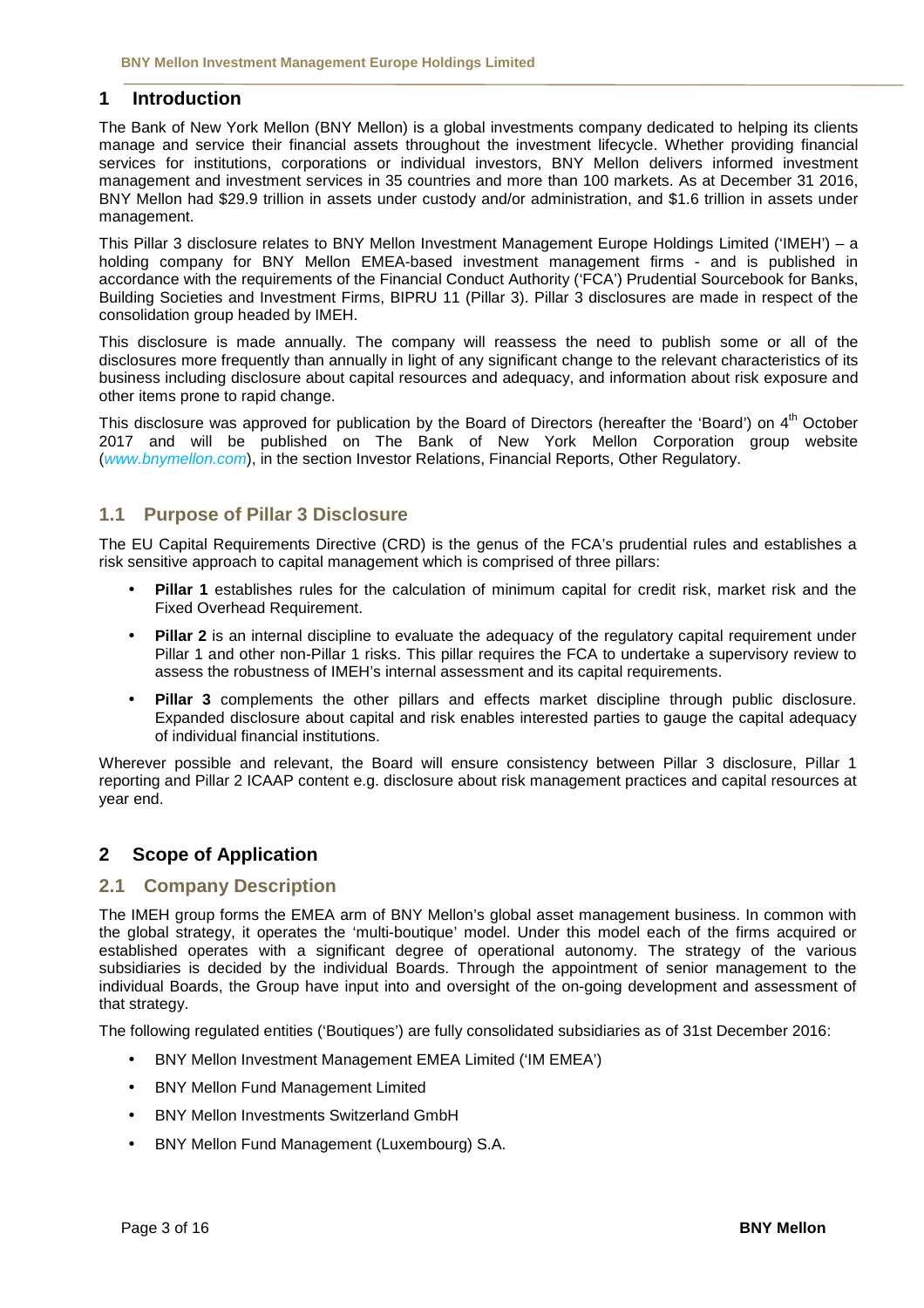- • Insight Investment Management Limited, comprising Insight Investment Management Limited, Insight Investment Funds Management Limited, Insight Investment Management (Ireland) Limited and Pareto Investment Management Limited
- Newton Management Limited, comprising Newton Investment Management Limited and Newton Investment Management (North America) Limited
- Standish Mellon Asset Management (UK) Limited
- • Walter Scott & Partners Limited

#### Figure 1: BNYM IMEH Corporate Structure



## **3 Risk Management Objectives and Policies**

### **3.1 Risk Management Framework**

Each of the Boutiques is operated as a discrete entity and the Board and executive team members have a high degree of knowledge about their business and are very close to the day-to-day risk management and other associated issues such as trading, compliance and staff management. The regulated Boutiques' Boards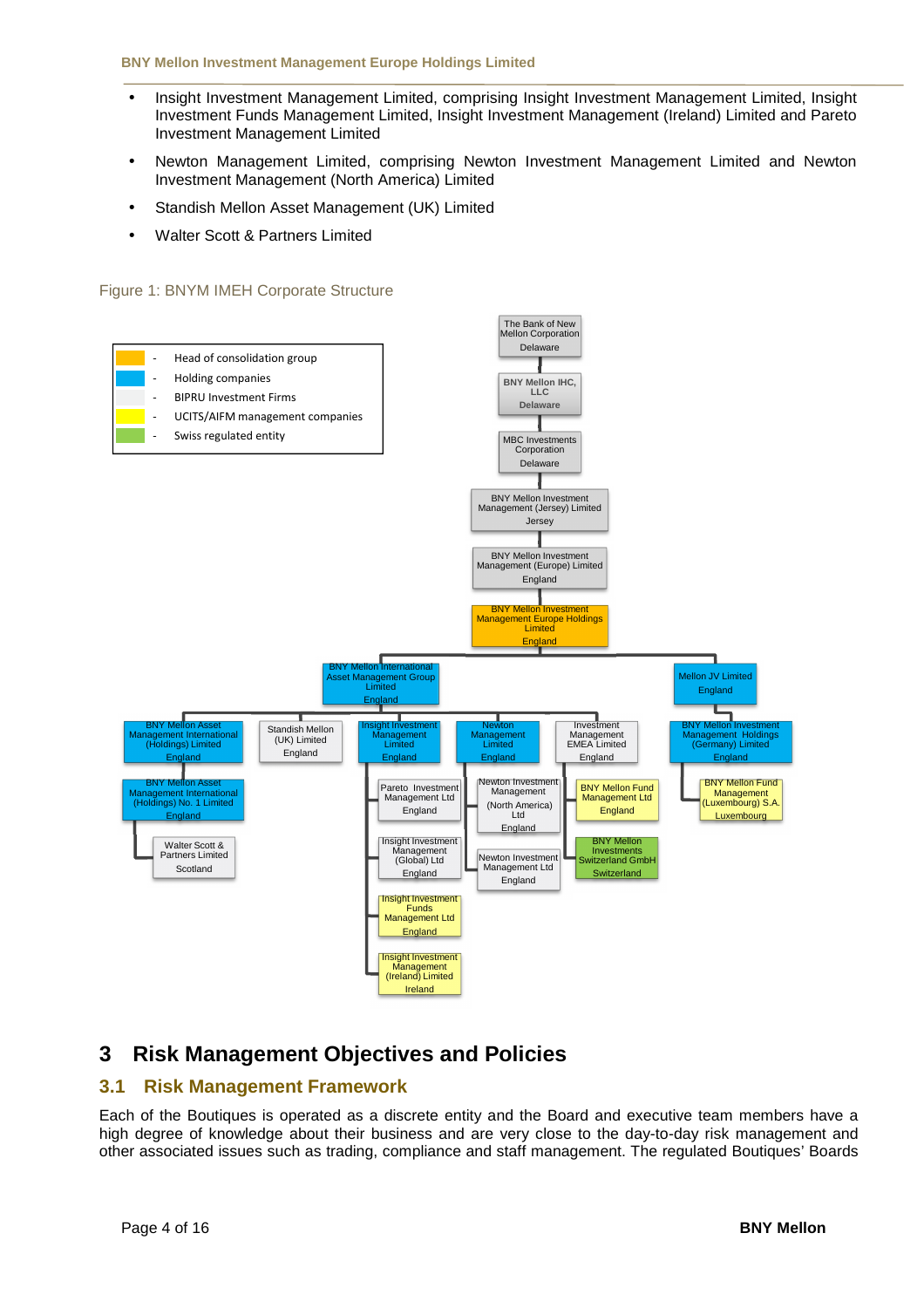have primary responsibility for both the management and the oversight of risks together with the quality and effectiveness of risk management, compliance and regulatory frameworks in their firms. They meet at least on a quarterly basis and consider reports and issues escalated by the delegated groups and committees within their business. In case of Insight, Newton, BNY Mellon Fund Management Limited and Standish UK each has appointed Independent Non-Executive Directors to the Boards of the Regulated entities.

Risk Management culture is centred on the Three Lines of Defence with Risk Management being the second and Internal Audit the third line of defence. Within the EMEA Investment Management business, the EMEA and LatAm Investment Management Head of Risk and Compliance oversees the management of risk through Risk Managers operating in the Boutiques.

## **3.2 Scope and Nature of Risk Reporting Systems**

BNYM Investment Management is a global business with global oversight arrangements. The global Investment Management Risk Committee (IMRC) meets monthly in New York. The IMRC is chaired by Mitchell Harris – the Investment Management CEO - and the membership includes representatives from each of the BNYM IM regions. The IMRC is responsible for the management of risk across the entire IM business.

The IMRC has set a risk appetite for the Global Investment Management business and each Boutique has established its own risk appetite within the overall global tolerance and framework. Risk metrics exist at every level of the stated risk appetite to ensure and report, both at a Boutique level and globally, that risks are being managed with agreed limits.

All Boutiques have a Risk & Compliance Committee. These meet at least quarterly, but in practice tend to be monthly, and commonly comprise risk & compliance, business line management, finance and representatives from Central Risk, Compliance, Audit and Legal. Escalation guidelines exist to ensure appropriate escalation. In addition, depending on the size and business activities, some Boutiques have senior management, investment, credit and other committees.

Notwithstanding the autonomy and responsibility of the individual Boutiques, each of them adopts a common overall risk framework in line with global BNYM policy standards. This helps to ensure thoroughness of risk management activities, consistency of approach, and commonality in escalation to the IMRC. The elements of the risk management framework are:

### **3.3 Risk Appetite Statement**

An overarching Risk Appetite Statement (RAS) has been prepared at the Global Investment Management business level. Each business within the consolidated IMEH Group has and maintains a local RAS including the levels of risk that it has determined it will accept, and how those levels will be monitored and reported. Although each business has the autonomy to propose any level of risk appetite that its Board considers appropriate, any levels of risk which exceed the IM accepted levels of risk require approval by the IMRC.

### **3.4 Risk and Control Self-Assessment**

Each business assesses the risks associated with its key business processes. Detailed process driven risk assessments consider all factors of the operation of each business. Assessments consider the frequency and severity of operational losses, performance of key risk indicators, emerging risks, audit and regulatory findings. In the event a control is deemed as 'Designed Effectively/ Operating Ineffectively' or 'Designed Ineffectively/ Operating Ineffectively' the risk owner or their designee documents a description of the Control Gap and Action Plan to mitigate the control inefficiency.

### **1.1.1 Key Risk Indicators**

Key Risk Indicators (KRIs) are used by business lines to evaluate control effectiveness and residual risk within a business process. Material risks are monitored by appropriate KRIs which relate directly to key risks identified in the RAS. The business lines use the corporate KRI process to monitor changes in the probability of the high risks materialising, and to ensure that appropriate actions are taken. KRIs are reported on a monthly basis or quarterly basis.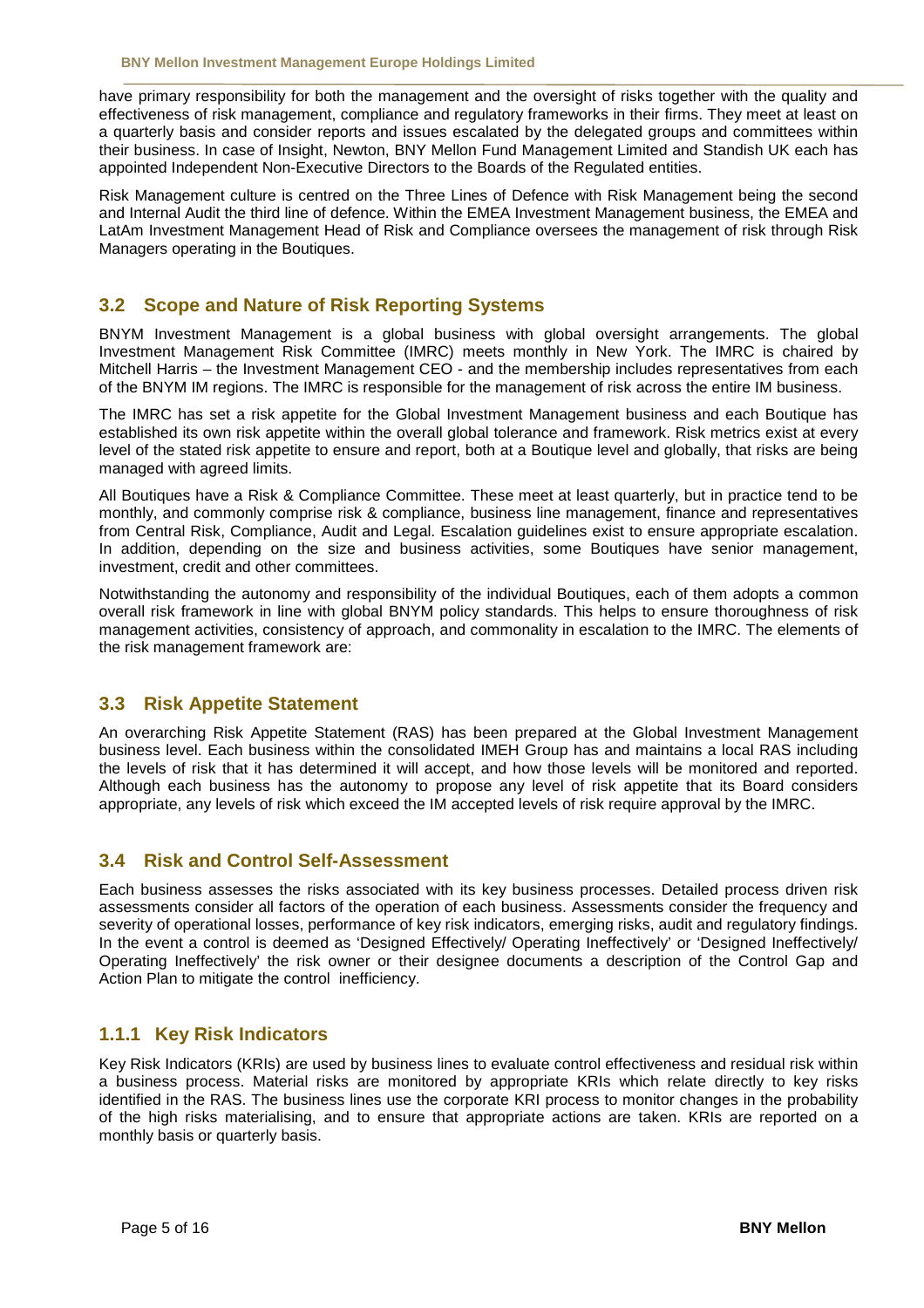#### **1.1.2 Operational Risk Events**

Significant events of \$10k or greater and all near misses must be recorded on the Risk Management Platform as soon as practicable but not later than within 30 calendar days of detection. Sector Operational Risk Managers may grant an extension at their discretion. Significant Events greater than USD \$50,000 must be elevated and reported to Senior Management within 7 calendar days of detection and include the best available information at that point in time. A near miss with a notional or transactional value greater than \$100 million should be elevated to Senior Management on detection day.

### **1.1.3 High Level Assessment**

On a quarterly basis a high level risk assessment (HLA) is carried out at the Investment Management level that covers all the firms in the IMEH Group. HLA provides a qualitative assessment of the inherent risk, quality of control, residual risk and direction of risk for Operational Risk Basel loss type categories and certain subtype categories.

## **1.1.4 Emerging and External Risks**

Emerging and External Risks are identified according to the assessment of the inherent risk, quality of controls in place to mitigate risk and likelihood to identify residual risk. Emerging and External Risks are rated as 'High', 'Moderate', and 'Low' with direction anticipated.

## **1.1.5 Stress Testing**

Stress testing is performed at the IMEH Consolidated level to ensure consistency, and supplemented by boutique level stress testing to deal with any idiosyncratic risks. The process reflects stressed scenarios that identify an appropriate range of adverse circumstances of varying nature, severity and duration. Sources of risk information used to assist scenario development include Emerging and External Risk reporting, financial sensitivity analysis, outputs from the risk assessment tools, operational risk trends, macro-economic data, financial news, client management information or general business statistics.

Scenarios are derived from current, emerging, and plausible future risks and strategy, and reviewed, discussed and agreed by IMEH's and boutique legal entity boards for boutique level tests.

The conclusion of the stress testing process is a statement of the future risk(s) the business faces, control improvements to mitigate the impact should the risk arise and where appropriate, a recommendation for the capital held against each risk type.

### **4 Key Risk Areas**

#### **4.1 Operational Risk**

Operational risk is the risk of loss resulting from inadequate or failed internal processes, people, and systems, or from external events (including legal risk but excluding strategic and reputation risk). It may arise from errors in transaction processing, breaches of internal control systems and compliance requirements, internal or external fraud, damage to physical assets, and business disruption due to systems failures, execution, delivery and process management or other events. Operational risk can also arise from potential legal or regulatory actions because of non-compliance with regulatory requirements, prudent ethical standards or contractual obligations, these being sub-classified as compliance risk.

Across the IMEH group the level of operational risk is managed through rigorous operating policies, procedures and controls set by the Boutiques' Boards and implemented by Risk Management.

Business Managers in each Boutique are responsible for Risk Control Self Assessments ("RCSA"), which include identification of the risks associated with key business processes, identifying and measuring the effectiveness of controls in place to manage risk and for remediation of any weakness. RCSAs are reviewed on at least an annual basis by Business Management. The Risk Management teams have an independent oversight role in this process.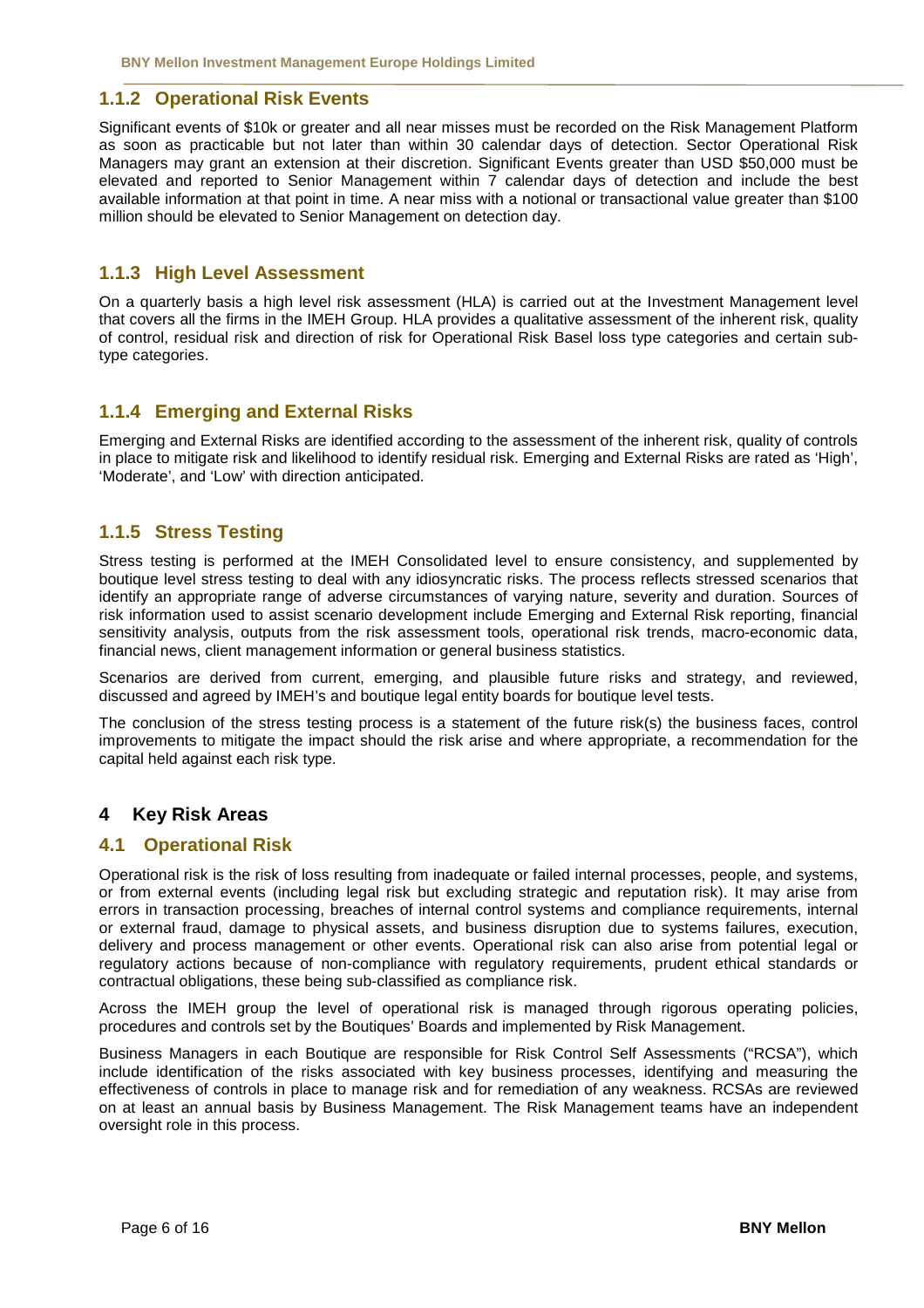Model Risk constitutes an integral part of BNYM risk management framework and is managed at the legal entity level by Business Managers. The IM Boutiques use models as a complement to a qualitative investment or business judgement, or as primary drivers of investment decisions. All models are subject to the BNYM Enterprise Model Risk Management Policy which governs the process of development, approval and validation of models.

The Boutiques' Boards monitor operational risks and the appropriateness of controls through the Risk & Compliance Committee and independent reporting from Risk Managers. This requires the Boutiques to regularly update their RCSAs, as well as monthly KRIs and prompt reporting of any significant financial impacts as a result of errors.

Risk Management performs monitoring appropriate to the business and identified risks, which includes KRI reporting, significant event analysis and ad hoc reviews. Moreover, the key elements of the RCSA, internal control environment, monitoring and governance arrangements are routinely reviewed and challenged by the Risk & Compliance Committee.

### **4.2 Market Risk**

Market risk is the risk to a firm's financial condition arising as a result of adverse movements in the markets, such as foreign currency exchange rates, interest rates and equity and commodity prices.

None of the IMEH group regulated entities are authorised to trade on their own account or to underwrite issues of financial instruments. Market risk capital arises due to non-trading exposures in non-functional currencies, and when investments in equities and in collective investment undertakings (CIU) are held to launch new products or as investments (e.g. holdings in cash funds). These are accounted for at their market value.

### **4.3 Interest Rate Risk in Non Trading Book**

Interest Rate Risk (IRR) is the risk associated with changes in interest rates that affect net interest income (NII) from interest-earning assets and interest-paying liabilities. For regulatory purposes, interest rate risk is monitored in the trading portfolio and non-trading book separately. IRR exposure in the non-trading book arises from on and off-balance sheet assets and liabilities, and changes with movements in domestic and foreign interest rates.

IMEH group does not have a significant exposure to IRR although it continues to monitor through the financial control framework which will identify any change in the exposure.

### **4.4 Credit Risk**

Credit risk is the risk of default from counterparties or clients for deposits, loans, commitments, securities and other assets where the realisation of the value of the asset is dependent on its ability to perform.

Assets subject to credit risk for the IMEH group typically comprise deposits and group undertakings with BNY Mellon London Branch, deposits with external banks and fee receivables from clients. Cash deposits, typically the Boutique's accumulated profits, are held under a variety of arrangements including deposits with Bank of New York Mellon (London Branch). However, each Boutique holds a liquidity buffer equivalent to at least twice the calculated Fixed Overhead Requirements (FOR), calculated under FCA Rules, outside the BNY Mellon Group – insulated from the risk of BNY Mellon failure.

### **4.4.1 Credit Risk Exposure**

The following credit risk exposure tables (1) to (4) summarise the credit exposure for IMEH group by exposure class, credit quality steps, geographic area and residual maturity. All data as at 31 December 2016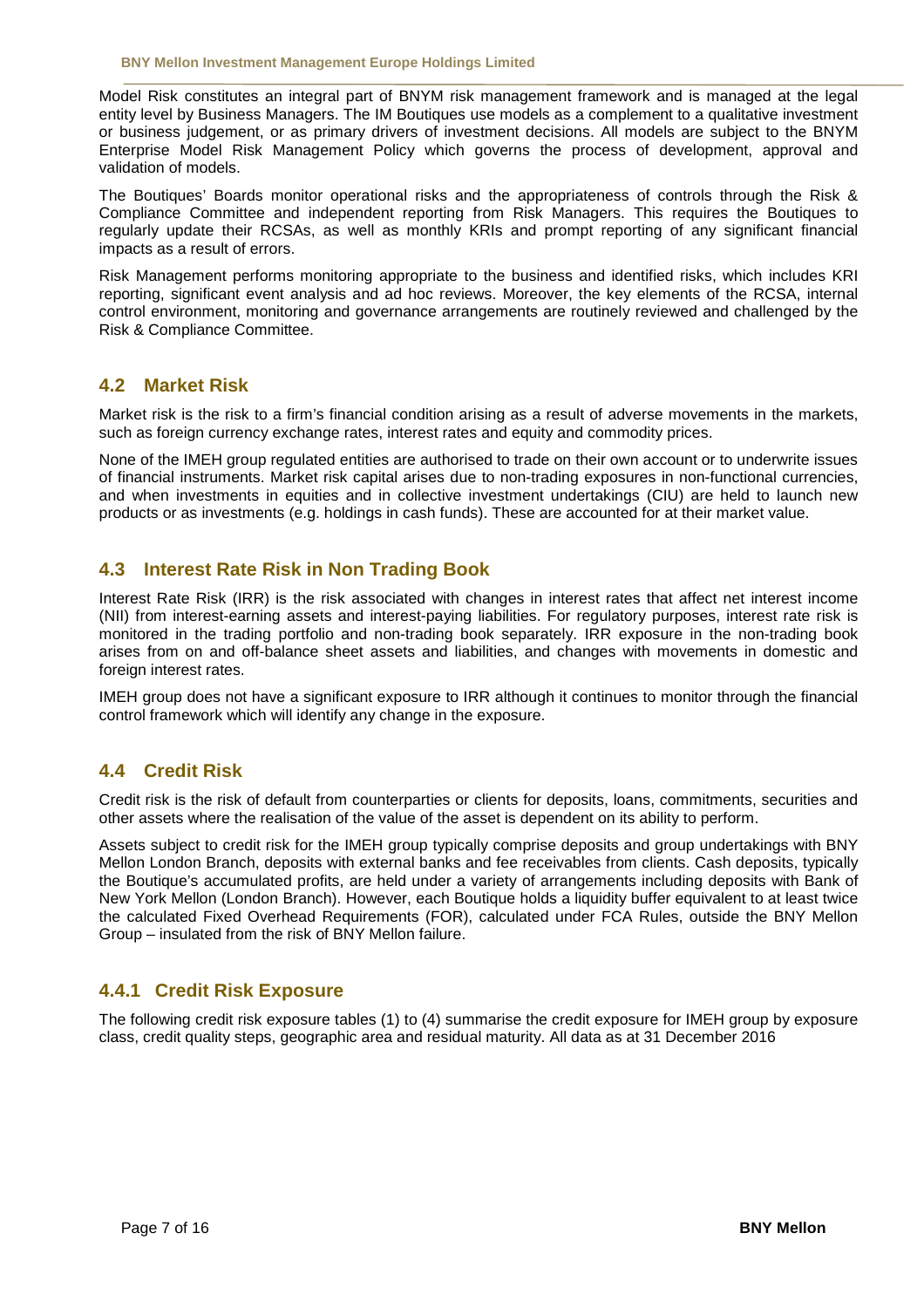| <b>Exposure Class</b><br>(E'000)                    |                          | <b>Exposure at Default (EAD) pre</b><br><b>Credit Risk Mitigation (CRM)</b> |                          | <b>Average EAD pre CRM</b> |                          | <b>Standardised Credit Risk Capital</b><br><b>Requirement</b> |
|-----------------------------------------------------|--------------------------|-----------------------------------------------------------------------------|--------------------------|----------------------------|--------------------------|---------------------------------------------------------------|
|                                                     | 2016                     | 2015                                                                        | 2016                     | 2015                       | 2016                     | 2015                                                          |
|                                                     |                          |                                                                             |                          |                            |                          |                                                               |
| Central governments or central banks                | $\overline{\phantom{a}}$ | $\sim$                                                                      | $\overline{\phantom{a}}$ | $\overline{\phantom{a}}$   | $\overline{\phantom{a}}$ |                                                               |
| Institutions                                        | 1,901,359                | 1,445,696                                                                   | 1,796,026                | 1,436,696                  | 30,422                   | 23,131                                                        |
| Corporates                                          | 449,512                  | 485,084                                                                     | 396,964                  | 499,863                    | 35,961                   | 38,807                                                        |
| Short term claims on Institutions and<br>Corporates | $\overline{\phantom{a}}$ | $\overline{\phantom{a}}$                                                    | $\overline{\phantom{a}}$ | $\overline{\phantom{0}}$   | $\overline{\phantom{a}}$ |                                                               |
| <b>Collective Investment Undertakings</b>           | $\overline{\phantom{a}}$ | $\sim$                                                                      | $\overline{\phantom{a}}$ | $\overline{\phantom{a}}$   | $\overline{\phantom{a}}$ | ۰                                                             |
| Other                                               | 9,100                    | 125,246                                                                     | 88,349                   | 119,638                    | 728                      | 6,433                                                         |
|                                                     |                          |                                                                             |                          |                            |                          |                                                               |
| <b>Total</b>                                        | 2,359,971                | 2,056,025                                                                   | 2,281,339                | 2,056,197                  | 67,111                   | 68,371                                                        |

**Table 1: Standardised gross credit exposure by exposure class** 

#### **Table 2: Standardised Gross Credit Exposure by Geographic Area**

| <b>Exposure Class</b>                               |                          | <b>Europe</b>            |       | <b>Americas</b>          |                          | Africa                   |                          | <b>Asia Pacific</b>      |                          | <b>Total</b>             |
|-----------------------------------------------------|--------------------------|--------------------------|-------|--------------------------|--------------------------|--------------------------|--------------------------|--------------------------|--------------------------|--------------------------|
| (E'000)                                             | 2016                     | 2015                     | 2016  | 2015                     | 2016                     | 2015                     | 2016                     | 2015                     | 2016                     | 2015                     |
|                                                     |                          |                          |       |                          |                          |                          |                          |                          |                          |                          |
| Central governments or central banks                | $\sim$                   | $\overline{\phantom{a}}$ | ٠     | $\sim$                   | $\overline{\phantom{a}}$ | $\overline{\phantom{a}}$ | $\overline{\phantom{a}}$ | $\overline{\phantom{a}}$ | $\sim$                   |                          |
| <b>Institutions</b>                                 | 1,900,539                | 1,444,013                | 820   | 1,679                    | $\overline{\phantom{a}}$ | $\overline{\phantom{a}}$ | $\overline{\phantom{a}}$ | 3                        | 1,901,359                | 1,445,696                |
| Corporates                                          | 432,809                  | 470,916                  | 7,631 | 7,554                    | $\overline{a}$           |                          | 9,072                    | 6,613                    | 449,512                  | 485,084                  |
| Short term claims on Institutions and<br>Corporates | $\overline{\phantom{a}}$ |                          | ۰     | $\overline{\phantom{a}}$ | $\overline{\phantom{a}}$ | $\overline{\phantom{0}}$ | ۰                        | $\overline{\phantom{a}}$ | $\overline{\phantom{a}}$ |                          |
| <b>Collective Investment Undertakings</b>           | $\sim$                   | $\overline{\phantom{a}}$ | ۰     | $\sim$                   | $\overline{\phantom{a}}$ | $\overline{\phantom{a}}$ | $\overline{\phantom{a}}$ | $\overline{\phantom{a}}$ | $\sim$                   | $\overline{\phantom{0}}$ |
| Other items                                         | 9,100                    | 125,246                  | ÷     | $\sim$                   | $\overline{\phantom{a}}$ | $\overline{\phantom{a}}$ | $\overline{\phantom{a}}$ | $\overline{\phantom{a}}$ | 9,100                    | 125,246                  |
|                                                     |                          |                          |       |                          |                          |                          |                          |                          |                          |                          |
| <b>Total</b>                                        | 2,342,448                | 2,040,175                | 8,451 | 9,234                    | $\sim$                   | $\sim$                   | 9,072                    | 6,616                    | 2,359,971                | 2,056,025                |

#### **Table 3: Standardised Gross Credit Exposure by Residual Maturity**

| <b>Exposure Class</b>                               |                          | Less than 3 months       |                          | 3 months to 1year        | Over 1 year or<br>unidentified |                          |           | <b>Total</b> |  |
|-----------------------------------------------------|--------------------------|--------------------------|--------------------------|--------------------------|--------------------------------|--------------------------|-----------|--------------|--|
| (E'000)                                             | 2016                     | 2015                     | 2016                     | 2015                     | 2016                           | 2015                     | 2016      | 2015         |  |
|                                                     |                          |                          |                          |                          |                                |                          |           |              |  |
| Central governments or central banks                |                          | $\overline{\phantom{a}}$ | ٠                        | $\overline{\phantom{a}}$ | $\overline{\phantom{a}}$       | $\overline{\phantom{a}}$ |           |              |  |
| <b>Institutions</b>                                 | 1,901,359                | 1,445,696                | $\overline{\phantom{a}}$ | $\sim$                   | $\overline{\phantom{a}}$       | $\sim$                   | 1,901,359 | 1,445,696    |  |
| Corporates                                          | 449,512                  | 485,084                  | $\sim$                   | $\sim$                   | $\sim$                         | $\sim$                   | 449,512   | 485,084      |  |
| Short term claims on institutions and<br>Corporates |                          | $\overline{\phantom{a}}$ |                          | $\overline{\phantom{a}}$ |                                | $\overline{\phantom{a}}$ |           |              |  |
| <b>Collective Investment Undertakings</b>           | $\overline{\phantom{a}}$ | $\sim$                   | $\overline{\phantom{a}}$ | $\overline{\phantom{a}}$ | $\overline{\phantom{a}}$       | $\overline{\phantom{a}}$ | ٠         | $\sim$       |  |
| Other items                                         |                          |                          | 9,100                    | 125,246                  |                                |                          | 9,100     | 125,246      |  |
|                                                     |                          |                          |                          |                          |                                |                          |           |              |  |
| <b>Total</b>                                        | 2,350,871                | 1,930,780                | 9,100                    | 125,246                  | $\sim$                         |                          | 2,359,971 | 2,056,025    |  |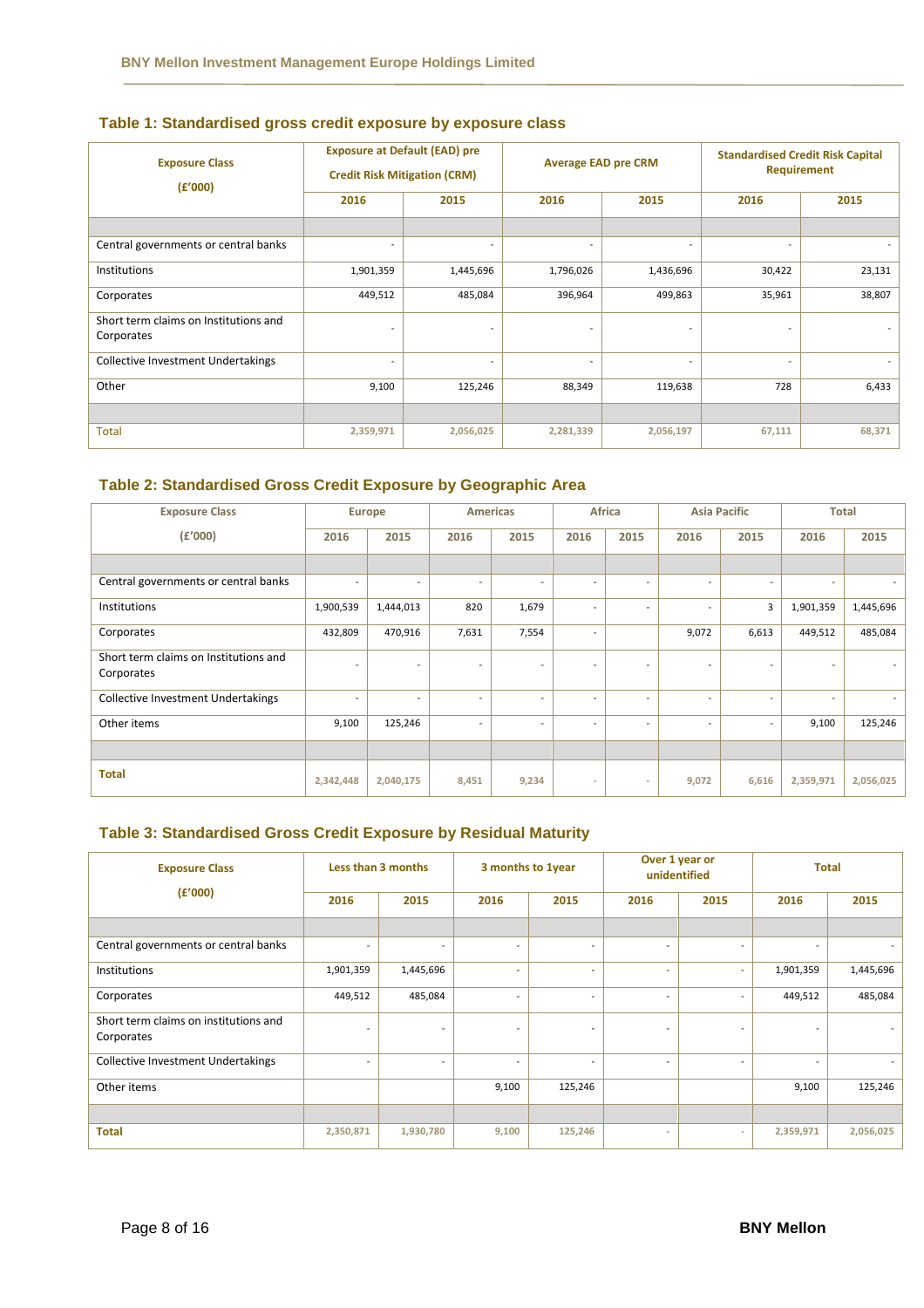#### **4.4.2 Past-Due Assets and Provisions**

As at December 31, 2016, IMEH or any of the underlying boutiques had no material assets past-due greater than 90 days. Neither IMEH nor any of the underlying Boutiques incur any material write-offs of bad debts or make any recovery of amounts previously written off during the year to December 31, 2016.

## **4.5 Counterparty Credit Risk**

Counterparty credit risk is the risk that a counterparty to a contract recorded in either the trading book or nontrading book defaults before fulfilment of cash-flow obligations.

The IMEH group computes counterparty credit risk capital at Pillar 1 using the Counterparty Credit Risk (CCR) mark-to-market method as per the FSA's BIPRU 13.4. Although the group has no trading book, as at 31 December 2016 IMEH had some derivative positions which it had entered into in order to hedge the impact on its revenue of market and economic factors. The positions are swaps and index futures with high credit quality institutions attracting, under the simplified approach to credit risk, a 20% risk weight.

#### **Table 4: Counterparty Credit Risk**

| Type of a derivative position | Weighting | <b>Risk Weighted Assets</b> | <b>CCR</b> |
|-------------------------------|-----------|-----------------------------|------------|
| Interest swap                 | 20%       | 287,303                     | 22,984     |
| Equity swap                   | 20%       | 103,680                     | 8,294      |
| Inflation swap                | 20%       | 3,656,897                   | 292,552    |
| <b>Index Futures</b>          | 20%       | 125,115                     | 10,009     |
| <b>Total</b>                  | ۰         | 4,172,994                   | 333,840    |

IMEH may be exposed to wrong way risk due to some derivative positions it entered.<sup>1</sup> This risk can be associated with financial collateral, or with transactions where the underlying trade or secured loan is associated or correlated with the creditworthiness of the counterparty. In IMEH Group wrong way risk is managed at the legal entity level in line with the BNYM Policy on Wrong Way Risk; in particular counterparties and transactions are subject to country limits and to credit limits by product type and there is an escalation procedure in place for any trades that fall outside of these criteria.

### **4.6 Liquidity Risk**

Liquidity Risk is the risk that a firm, although solvent, either does not have available sufficient financial resources to enable it to meet its obligations as they fall due, or can secure such resources only at excessive cost.

The IMEH group currently has sufficient cash and current assets to meet its liabilities when they fall due; current and projected cash deposits are able to cover current and long term liabilities. Management fees provide the major source of funds with payment of staff and administrative expenses being the principal uses of funds. Net operating cash flows are projected to be positive and no financing requirements are anticipated. There is minimal risk to the source and use of the funds as there are no deposit-taking activities or loans to clients, and there are no derivatives or off-balance sheet exposures apart from FX forward contracts or other hedges for risk management purposes. Other exceptional activities such as acquisitions are funded either through existing cash resources or from the BNY Mellon group through debt and/or equity.

### **4.7 Outsourcing Risk**

Outsourcing risk is the risk of failure in respect of the provision of services by third party provider that could potentially damage an entity's operations, or if contracts with any of the third party providers are terminated, that the entity may not be able to find alternative providers on a timely basis or on equivalent terms.

 $1$  Wrong way risk exists when the exposure to a particular counterparty is positively correlated with the probability of default of the counterparty itself.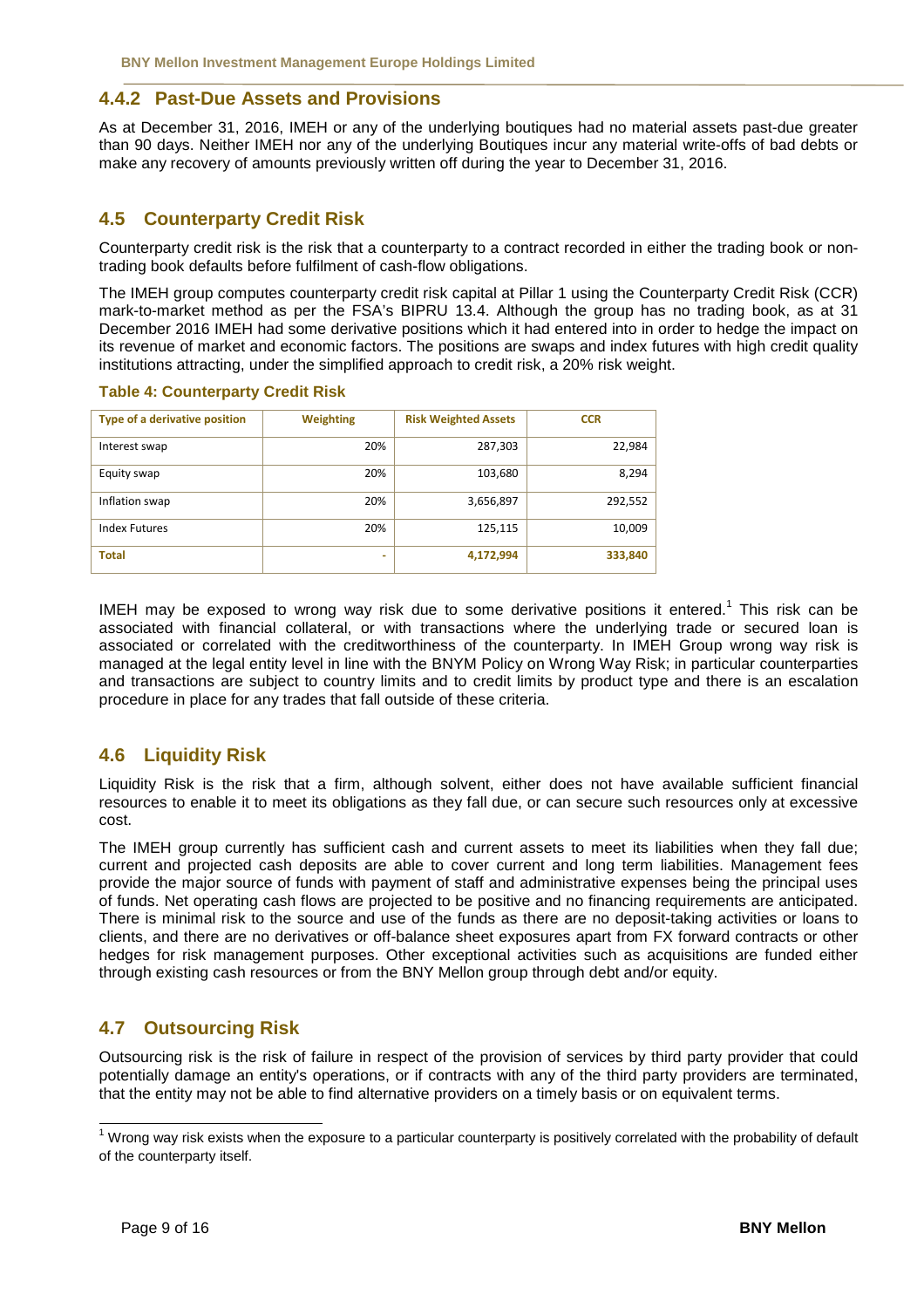Each Investment Management Boutique has implemented an Outsourcing Policy which details certain minimum standards that should be adopted when considering or dealing with a service and/or activity that is outsourced to another legal entity, either within the BNYM Group or to an external provider and establishes a framework for evaluating and analysing outsourcing projects.

## **4.8 Reputation Risk**

Reputation risk is the current or prospective risk to earnings and capital arising from adverse perception of the image of the financial institution on the part of customers, counterparties, shareholders, investors or regulators.

In addition to the reputational contagion, reputational risk to the Asset Management brand will present itself as a loss of confidence by its clients. Consistent poor performance over a period of time, operational events that occur without appropriate remedy and are perceived by clients to be systemic weaknesses in controls, or a loss of key investment managers are all possible reasons for a loss of confidence. It is recognised that IMEH does not conduct any operational activity to generate risks in its own right; therefore the risk is that such situations could occur within the Boutiques.

## **5 Capital Resources and Requirements**

IMEH and its subsidiaries that fall within the scope of BIPRU regime are required to calculate their Pillar 1 capital requirements as larger of Fixed Overhead Requirement (FOR) or the sum of credit and market risk capital resource requirements.

## **5.1 Available Capital Resources**

The following table summarises the capital resources for IMEH as at 31 December 2016.

#### **Table 5: Capital Resources**

| <b>Capital Resources</b>                       |                              | <b>IMEH</b>  |
|------------------------------------------------|------------------------------|--------------|
| as at 31 December 2016<br>(E'000)              | 2016                         | 2015         |
| <b>Tier 1 Capital</b>                          | $\overline{\phantom{0}}$     |              |
| Called up Share Capital                        | 2,484,730                    | 2,484,730    |
| <b>Retained Earnings and Other Reserves</b>    | 284,519                      | 135,516      |
| <b>Total Tier 1 Capital</b>                    | 2,769,249                    | 2,620,246    |
| <b>Deductions from Tier 1 Capital</b>          |                              |              |
| Intangible Assets                              | $-1,298,169$                 | $-1,221,401$ |
| <b>Total Tier 1 Capital After Deductions</b>   | 1,471,080                    | 1,398,845    |
| <b>Total Tier 2 Capital</b>                    |                              |              |
| Deductions from Total of Tiers 1 and 2 Capital | $\qquad \qquad \blacksquare$ |              |
| <b>Material Holdings</b>                       | ٠                            |              |
| <b>Total Capital Resources</b>                 | 1,471,080                    | 1,398,845    |

### **5.2 Pillar 1 Capital Requirements**

IMEH calculates its Pillar 1 capital resource requirements are calculated as the larger of Fixed Overhead Requirement (FOR) or the sum of credit risk and market risk capital resource requirements.

The following table details the Pillar 1 capital requirements by exposure class for IMEH as at 31 December 2016.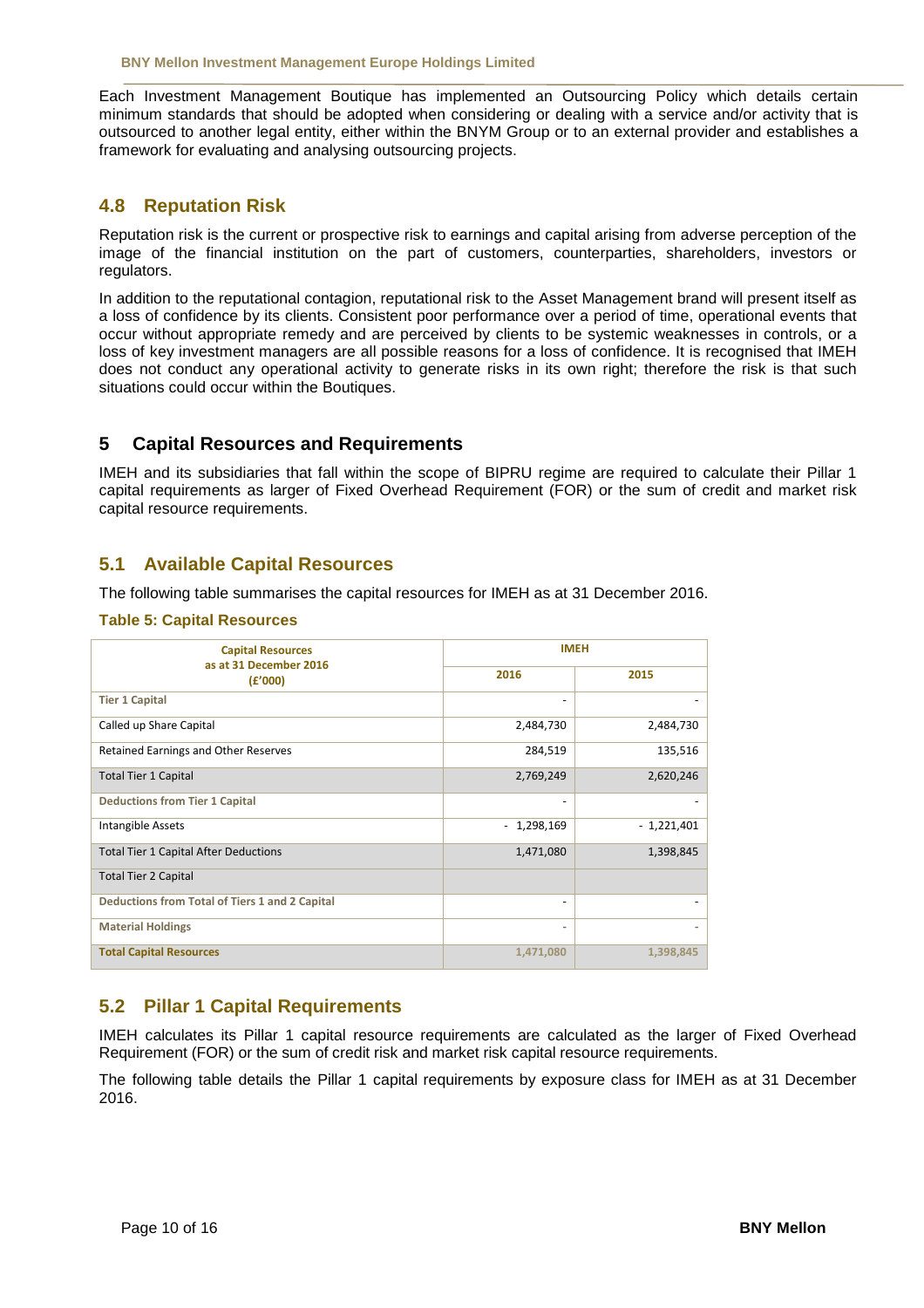| <b>Capital Requirements and Adequacy</b><br>As at 31 December<br>(E'000) | 2016      | 2015      |
|--------------------------------------------------------------------------|-----------|-----------|
| <b>Credit Risk Capital requirements</b>                                  | 67,111    | 68,371    |
| <b>Counterparty Risk Capital Component</b>                               | 334       | 451       |
| <b>Market Risk Capital Requirement</b>                                   | 28,210    | 27,985    |
|                                                                          |           |           |
| <b>Total Market Risk and Credit Risk Requirement</b>                     | 95,655    | 96,807    |
|                                                                          |           |           |
| <b>Fixed Overhead Requirement</b>                                        | 74,809    | 116,195   |
|                                                                          |           |           |
| <b>Pillar 1 Capital Requirement</b>                                      | 95,655    | 116,195   |
|                                                                          |           |           |
| <b>Total Capital Resources</b>                                           | 1,474,801 | 1,398,845 |
| <b>Capital Surplus</b>                                                   | 1,375,426 | 1,282,650 |
| <b>Total Capital Resources / Total Pillar 1 Capital Requirements</b>     | 1538%     | 1204%     |

#### **Table 6: Pillar 1 Capital Requirements by Risk Type**

## **5.3 Pillar 2 Capital Requirements**

Pillar 2 Capital Requirements are quantified as part of the Internal Capital Adequacy Assessment Process (ICAAP). The main purpose of Pillar 2 is to identify risks pertinent to IMEH operations yet not covered under Pillar 1 and to determine if it is required to hold any additional capital because of these risks.

The risks assessed under Pillar 2 are credit and market risk, operational risk, interest rate risk, business risk and other risks relevant to balance sheet items. Operational risk capital requirement is derived from a modelbased assessment which uses internal and external loss data and a forward-looking scenario analysis. Given the non-complex nature of IMEH credit and market risk, Pillar 2 requirements are calculated on the same basis as Pillar 1 requirements using the standardised methodology. Business risk is considered by applying a severe market downturn scenario to existing balances and financial forecasts over a five year period.

In addition IMEH performs an orderly wind-down analysis based on a uniform scenario applied to all firms within the consolidation group.

The overall internal capital adequacy is determined by taking the highest of Pillar 1, Pillar 2 or orderly winddown scenario. Where Pillar 2 or orderly wind-down analysis result in a higher capital determination than Pillar 1, IMEH holds additional capital at the consolidated level and at the level of regulated entities forming the IMEH Group.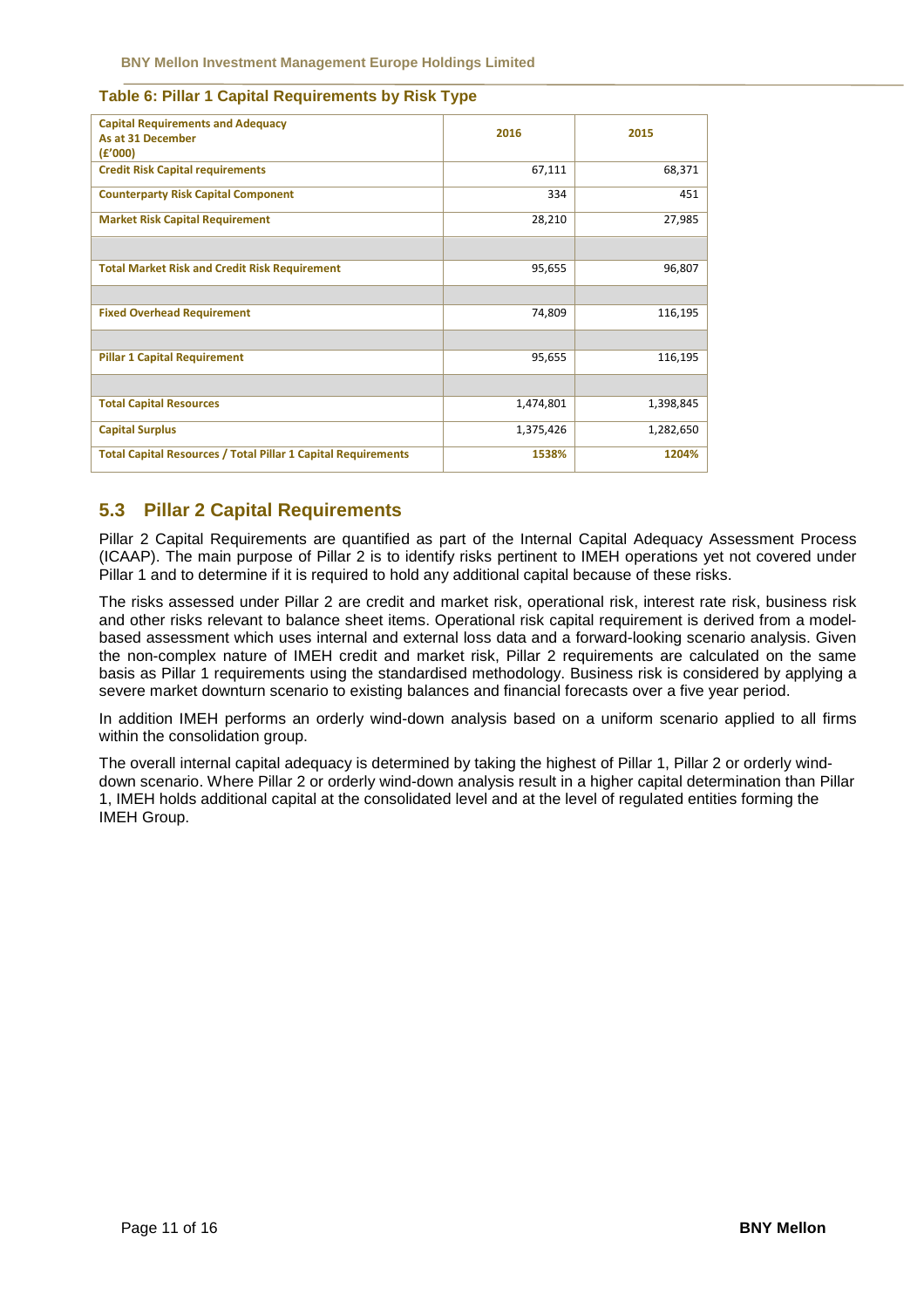## **6 Remuneration Disclosure**

#### **6.1 Governance**

The governance of remuneration matters for BNYM and its group entities, including BNY Mellon Investment Management Europe Holdings Limited ("IMEH") and its businesses, which is regulated by the Financial Conduct Authority ("FCA"), is overseen by four committees, each with separate responsibilities in respect of remuneration as summarised below:

**Human Resources and Compensation Committee of BNYM ("HRCC")** is responsible for overseeing BNYM's employee compensation and benefits policies and programmes globally. It reviews and is responsible for the compensation plans, policies and programs in which the senior officers participate and has general oversight for the other incentive, retirement, welfare and equity arrangements for all employees globally. The members of the HRCC are non-executive members of the BNYM's Board of Directors, acting on behalf of the BNYM Board of Directors.

**Compensation Oversight Committee of BNYM ("COC")** is responsible for providing formal input to the remuneration decision-making process (including through the review of remuneration policies for BNYM), which includes reviewing and approving both remuneration arrangements annually and any significant changes proposed to remuneration arrangements (including termination of any arrangement) and advising the HRCC of any remuneration-related issues. The members of the COC are members of management of BNYM, including the Chief Human Resources Officer, the Chief Risk Officer, the Chief Financial Officer and the Chief Enterprise Risk Officer.

**Incentive Compensation Review Committee ("ICRC")** is the coordinating body of senior executives responsible for the oversight of the process to evaluate and recommend compensation reductions for all employees. These decisions are based on feedback regarding risk, compliance, audit and legal outcomes as well as situations of an employee engaged in fraud or directly or indirectly to have contributed to a financial restatement or other irregularity. The ICRC is a management-level committee that reports its recommendations to the HRCC. Ex ante adjustments are recommended by the employee's management for review and approval by the committee and ex post adjustments are formulated by the committee. The Chief Human Resources Officer chairs the committee supported by the Global Head of Compensation and Benefits. Voting members include the Chief Executive Officer, Chief Risk Officer, Chief Compliance Officer, Chief Auditor, Chief Financial Officer and General Counsel.

**Boutique / Business Remuneration Committees** have delegated responsibility for remuneration matters from the relevant Boards of businesses within the IMEH group. In consultation with the COC, they are responsible for remuneration policy decisions and the approval of year-end compensation awards for respective regulated staff members. This process includes formal input from risk and compliance when determining the amount of any variable incentive awards.

BNYM undergoes an annual attestation process to ensure that its remuneration practices comply with all local laws and regulations as well as best market practice. The implementation of BNYM's remuneration policies is subject to an annual independent internal review by the internal audit function. External consultants, PwC, were in 2016 engaged in respect of, and provided, initial and high level advice on the remuneration policy developed by the firm.

## **6.2 Aligning Pay with Performance**

The IMEH businesses align their compensation philosophy with BNY Mellon and offer a total compensation opportunity that supports its values; client focus, integrity, teamwork and excellence. It pays for performance, both at the individual and corporate level. The businesses value individual and team contributions and rewards based on how both contribute to business results. In support of this philosophy, variable compensation is regularly used as a means of recognising performance.

Through compensation philosophy and principles, they align the interests of its employees and shareholders by encouraging actions that contribute to superior financial performance and long-term shareholder value. By rewarding success and by ensuring that its compensation arrangements do not encourage employees to take unnecessary or excessive risks that threaten the values of the IMEH businesses and BNY Mellon or benefit individual employees at the expense of shareholders or other stakeholders. The compensation structures are comprised of an appropriate mix of fixed and variable compensation that is paid over time. They aim to ensure that both fixed and variable compensation are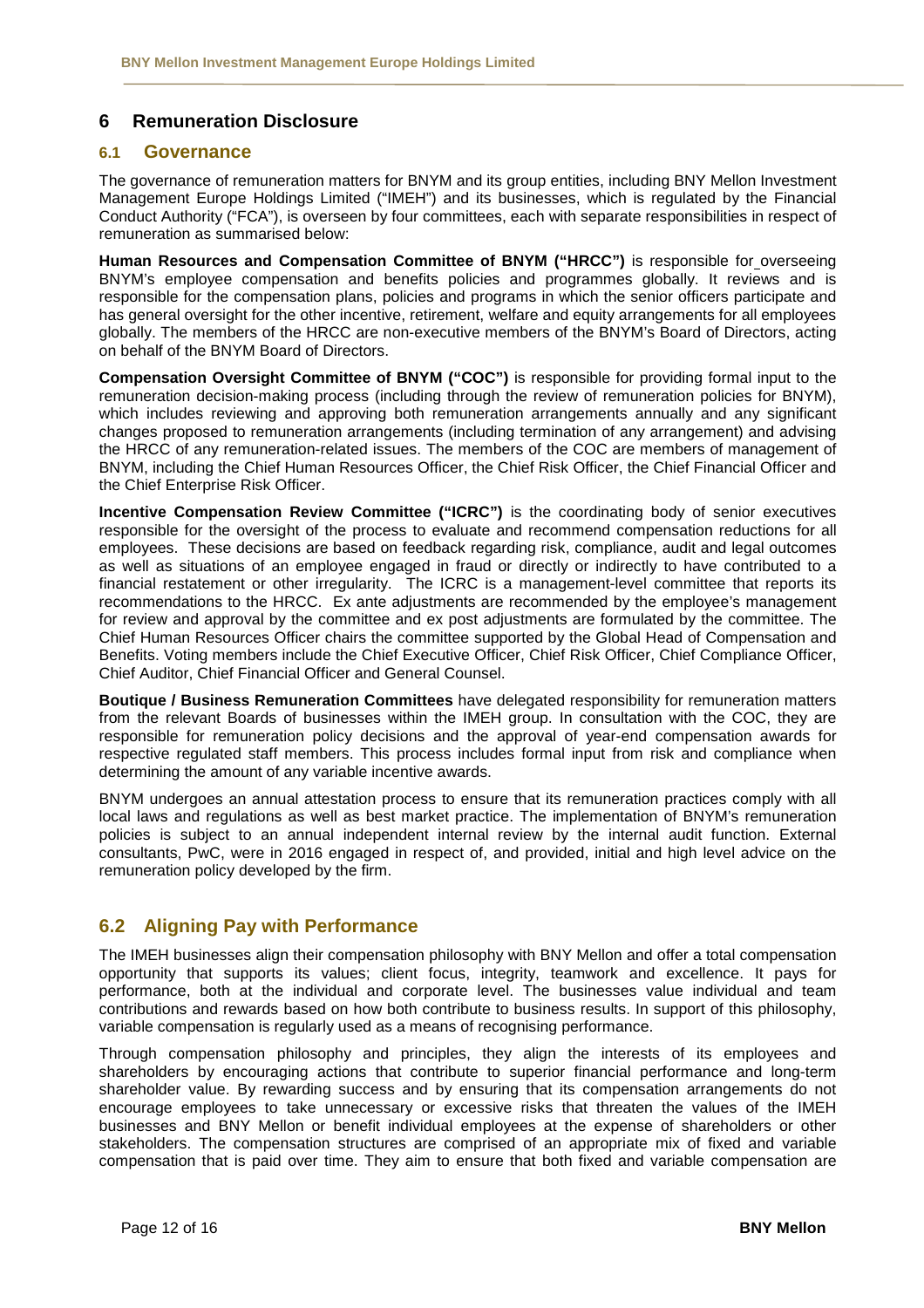consistent with business and market practice, fixed compensation is sufficient to provide for a fully flexible variable compensation program, and variable compensation is in the form of annual and/or long-term incentives, where appropriate.

## **6.3 Fixed Remuneration**

Fixed remuneration is composed of (i) salary, (ii) any additional non-performance related amounts paid as a result of contractual obligations or applicable law, or as a result of market practice, and (iii) any benefits in kind which are awarded as a result of the job rather than the performance within the job.

The fixed remuneration of an employee is determined by the job performed, its level of complexity and responsibility, and the remuneration paid in the market for that type of job. It is set at all times, for all staff, at a rate sufficient to provide for full flexibility in the variable remuneration, including a zero variable remuneration.

Employees who have accepted to be a director of another of BNY Mellon's legal entities are not remunerated in their capacity as a director. Independent directors of BNY Mellon only receive fixed remuneration, as disclosed in the annual Proxy Statement to shareholders.

## **6.4 Ratio between Fixed and Variable Pay**

The IMEH group is regulated by the FCA and complies with all applicable remuneration requirements. The businesses within the IMEH group are all within the scope of the BIPRU Remuneration Code and are also proportionality level three firms. As such they apply the provisions of the BIPRU Remuneration Code in line with the guidance on proportionality applicable under SYSC 19C.

## **6.5 Variable Compensation Funding and Risk Adjustment**

IMEH staff are eligible to be awarded variable compensation, but have no entitlement to such awards which are discretionary in nature.

In general the total compensation pool for each of the IMEH businesses, including any variable incentive pool, is based on the profitability of the business with the potential for adjustment by the COC on the basis of a number of factors including risk management.

Typically the pool is determined primarily based on pre-tax income, which is a profit based rather than revenue based measure. This pool is subject to discretionary adjustment by the COC and HRCC based on factors in assessing the earnings including (but not limited to) significant non-recurring activity, market conditions, interest and currency rates.

The incentive pools for business partner groups which support the IMEH businesses are based on a management approved fixed pool adjusted by a number of factors, including corporate performance and risk management.

Variable compensation may consist of both upfront cash and deferred components and is determined by the functional hierarchy of the business or function to which the individual staff member belongs, and in accordance with the terms and conditions of the incentive compensation plan that is applicable for the business or business partner service.

The deferred component is intended to align a portion of the variable compensation award with the management of longer-term business risk. The deferred compensation component is generally awarded in the form of either BNY Mellon restricted stock units, deferred cash award invested in an appropriate vehicle which is considered suitable, boutique equity or any combination determined appropriate from time to time.

To ensure effective risk adjustment, BNY Mellon requires employees who receive variable remuneration awards (both upfront and deferred) to agree to forfeiture and clawback of such awards in the event of fraud, misconduct or actions contributing to the detriment of business interests, including competing with the business and soliciting employees or clients. Where required by regulations, awards to MRTs are subject to more stringent risk adjustment, including, but not limited to, forfeiture and clawback in the event of employee misbehaviour, material error, material downturn in business unit performance or a material failure of risk management.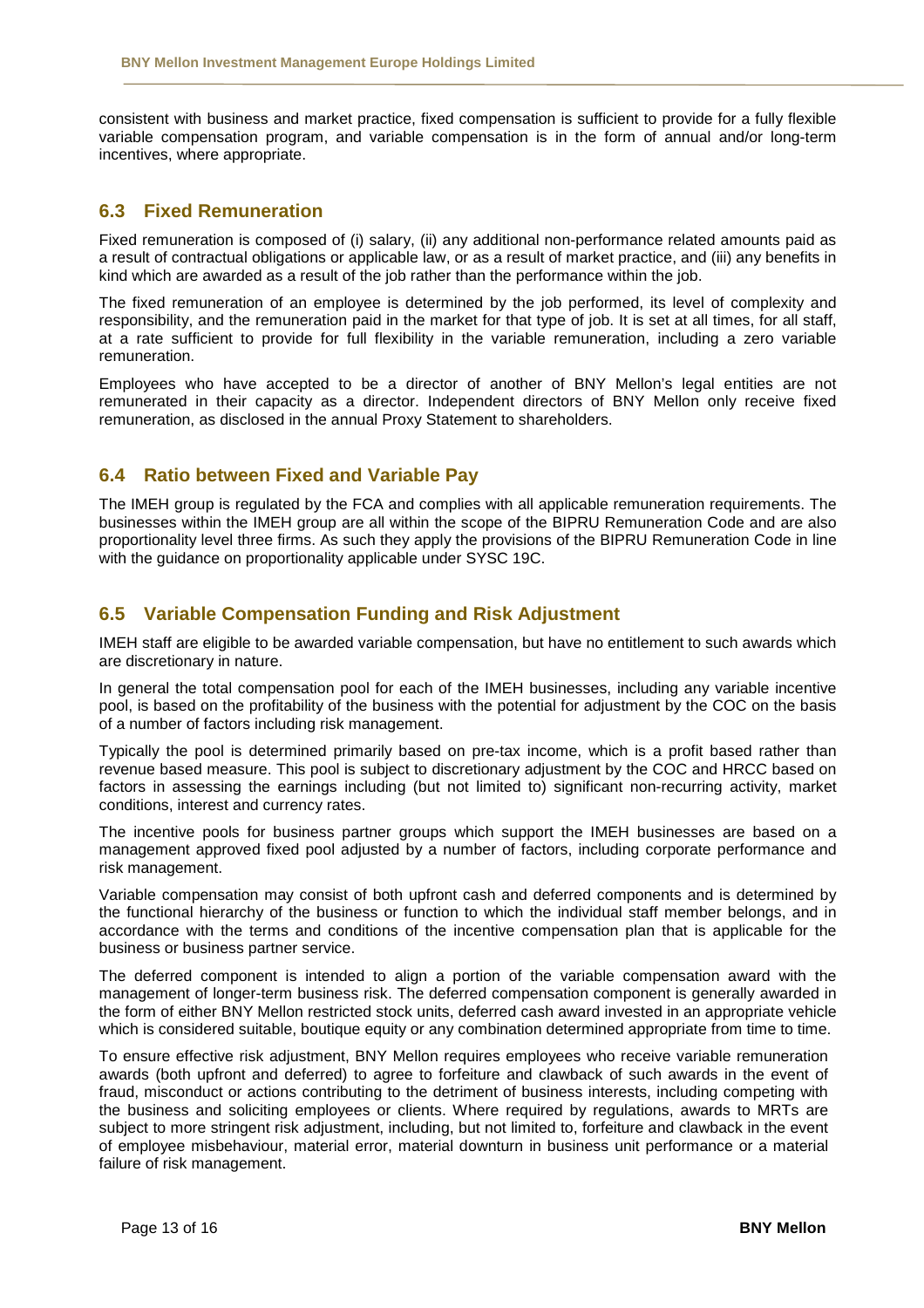## **6.6 Deferral Policy and Vesting Criteria**

For more senior-level employees, a portion of variable compensation will be deferred, under ordinary circumstances for a period of at least three years (albeit such compensation may be deferred on a pro-rata basis for alternative periods), and will be subject to the performance of either (or both) BNY Mellon or the respective business. The deferred component of the variable compensation award is usually delivered as either deferred cash award invested in an appropriate vehicle which is considered suitable, boutique equity or any combination determined appropriate from time to time. The percentage of the variable compensation award to be deferred depends on the level of the position, regulatory requirements and the amount.

### **6.7 Variable Remuneration of Control Function Staff**

The variable compensation awarded to control function staff (for example; audit, compliance and risk) is dependent on performance that is assessed according to the achievement of objectives specific to their functional role that are independent of the activities they oversee. Remuneration is benchmarked against the market level and funded independently of individual business line and adjusted based on BNY Mellon's overall annual financial performance.

### **6.8 Quantitative Disclosures**

The tables below provide details of the aggregate remuneration of senior management<sup>2</sup> and MRTs for the IMEH group for the year ended 31 December 2016.

For completeness, this group of staff is limited to those considered to be Material Risk Takers. The remuneration amounts are presented on a gross basis, regardless of the time spent by BNY Mellon staff in respect of the IMEH businesses to reflect the full reporting period.

#### **Table 7: Aggregate Remuneration Expenditure for MRTs in 2016 by Business (£'000)**

This tabl e shows the total aggregate remuneration expenditure for MRTs by business for 2016 (£000s).

|                           |                         | <b>IMEH</b>        |         |  |  |
|---------------------------|-------------------------|--------------------|---------|--|--|
|                           | <b>Asset Management</b> | Other <sup>3</sup> | Total   |  |  |
| <b>Total remuneration</b> | 102,013                 |                    | 102,013 |  |  |

#### **Table 8: Aggregate Remuneration Expenditure for MRTs by Remuneration Type**

This table shows the aggregate remuneration expenditure for MRTs by remuneration type.

|                                      | <b>IMEH</b>              |                   |              |  |
|--------------------------------------|--------------------------|-------------------|--------------|--|
|                                      | <b>Senior management</b> | <b>Other MRTs</b> | <b>Total</b> |  |
| Number of beneficiaries              | 32                       | 81                | 113          |  |
| Fixed remuneration <sup>4</sup>      | 6,508                    | 12,094            | 18,602       |  |
| Total variable remuneration (£000's) | 45,220                   | 33,992            | 79,212       |  |
| Variable cash (£000's)               | 30,208                   | 20,638            | 50,846       |  |
| Variable shares (£000's)             | 15,012                   | 13,354            | 28,366       |  |

 $2$  Senior Management is comprised of MRTs categorized as "Senior Managers" who carry out a senior management function as determined by the relevant regulators.

<sup>3</sup> Includes all support functions and general management positions.

<sup>&</sup>lt;sup>4</sup> Fixed Remuneration includes base salary and any cash allowances. Pension contribution is not included<sup>.</sup>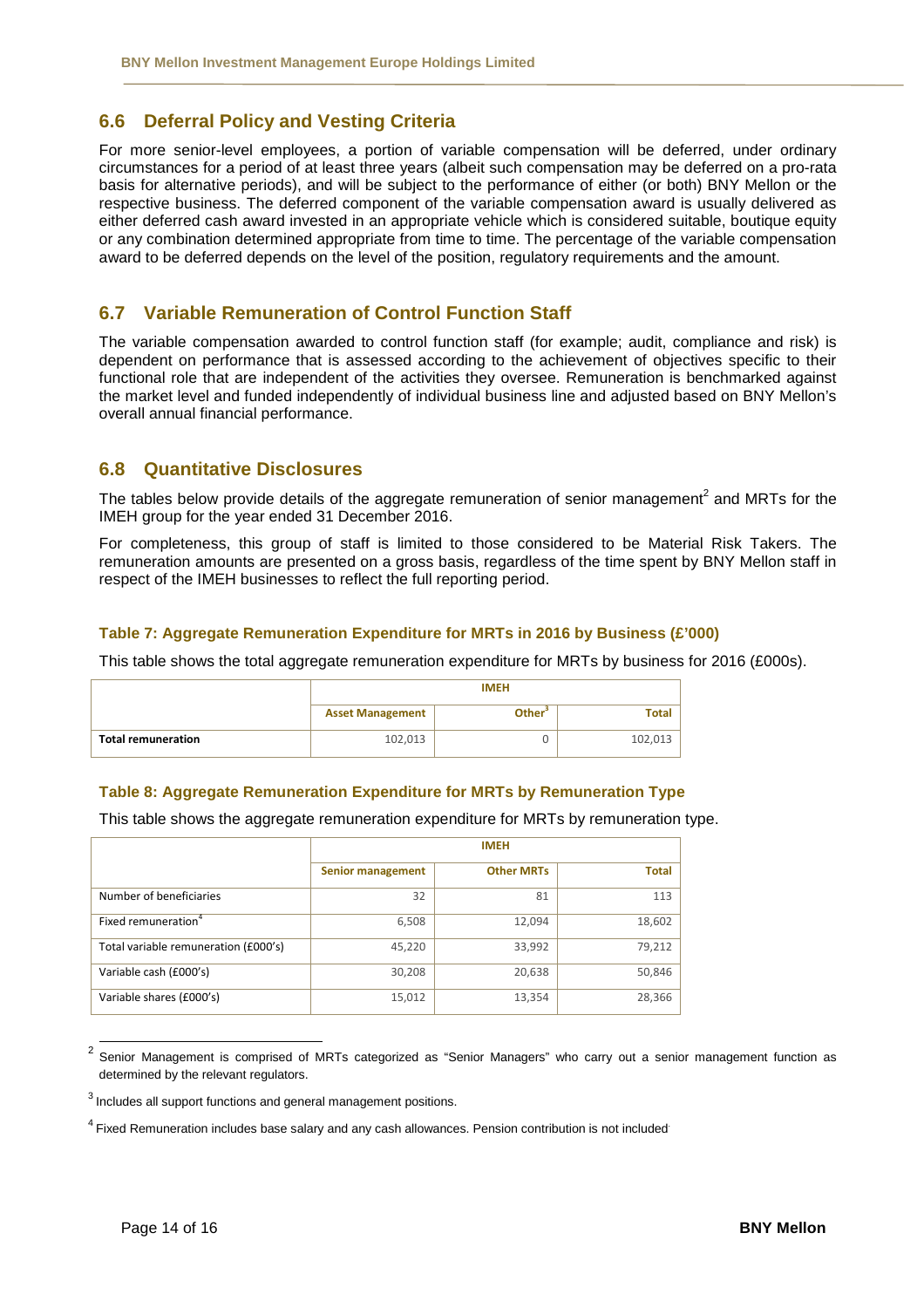#### **Table 9: Total Deferred Variable Remuneration for MRTs Outstanding from Previous Years**

This table shows the total deferred remuneration for MRTs outstanding from previous years.

|                                                                                  | <b>IMEH</b>       |                   |              |  |
|----------------------------------------------------------------------------------|-------------------|-------------------|--------------|--|
|                                                                                  | Senior management | <b>Other MRTs</b> | <b>Total</b> |  |
| Number of beneficiaries                                                          | 30                | 74                | 104          |  |
| Total deferred variable remuneration outstanding from<br>previous years (£000's) | 45,170            | 44,311            | 89,481       |  |
| Total unvested (£000's)                                                          | 45,170            | 44,311            | 89,481       |  |

#### **Table 10: New Sign-on and Severance Payments**

This table shows the number and value of new sign-on and severance payments made during 2016.

|                                                       | <b>IMEH</b>              |                   |              |
|-------------------------------------------------------|--------------------------|-------------------|--------------|
|                                                       | <b>Senior management</b> | <b>Other MRTs</b> | <b>Total</b> |
| Number of sign-on payments awarded                    |                          |                   |              |
| Value of sign-on payments awarded £000's)             | 1,000                    | 50                | 1,050        |
| Number of severance payments awarded                  | 3                        |                   |              |
| Value of severance payments awarded (£000's)          | 414                      | 175               | 590          |
| Highest individual severance payment awarded (£000's) | 241                      | 145               | 386          |

#### **Table 11: Number of Individuals being Remunerated EUR 1 million or more**

This table shows the number of individuals being remunerated €m or more.

| Number of individuals being remunerated $\geq$ EUR<br>1 <sub>m</sub> | <b>IMEH</b>    |
|----------------------------------------------------------------------|----------------|
| EUR $1m - EUR$ 1.5m                                                  | 19             |
| $EUR 1.5m - EUR 2m$                                                  | $\overline{2}$ |
| EUR $2m - EUR$ 2.5m                                                  | 4              |
| EUR $3.5m - EUR$ 4m                                                  | 1              |
| $EUR$ 4.5m - $EUR$ 5m                                                | 1              |
| EUR $5m - EUR$ 5.5m                                                  | $\overline{2}$ |
| $EUR 9m - EUR 9.5m$                                                  | $\overline{2}$ |